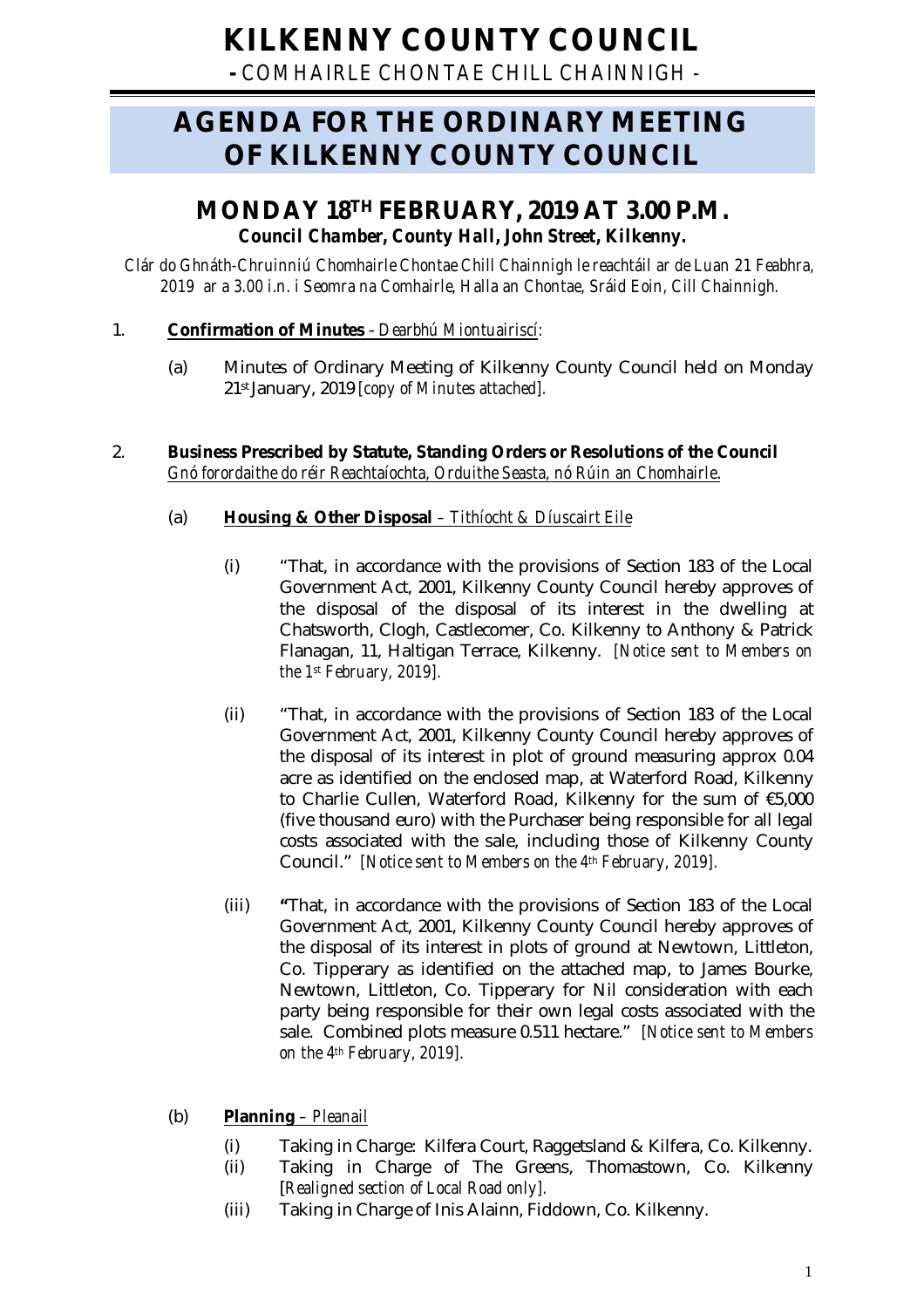### (c) **Corporate Affairs** - *Gnóthaí Corparáideacha*

- (i) Chief Executives Monthly Report *[Report Attached].*
- (ii) Service Delivery Plans 2019. *[Report Attached].*
- (iii) Report on Changes to Register of Electors. *[Report to Follow].*

# (d) **Community & Culture** - *Pobol Cultúr*

- (i) Arts Act Grants 2019 *[Report Attached].*
- (i) Festival Grants 2019 *[Report Attached].*

# 3. **Correspondence** *- Comhfhreagras*

# 4. **Business adjourned from a previous Meeting***- Gnó ar athló ó chruinniúroimhe seo*

- 5. **Fix Dates & Times of Meetings** *- Dátaí agus Amanta do chruinnithe a shocrú:* 
	- (i) Schedule of Meetings from February, 2019 to May, 2019 *[Attached].*
	- (i) Agree dates for Cathaoirleachs Receptions.
- 6. **Consideration of Reports & Recommendations of Committees of the Council***-Plé ar Thuairiscí agus Moltaí ó Choistí an Comhairle:*
- 7. **Other Business set forth in the Notice convening the Meeting –** *Gnó Eile romhainn i bhFógra reachtála an Chruinnithe*

# 8. **Education & Training***– Oideachas agus Oiliúint*

- (i) Conferences Request for approval to attend as per circulated list *[Attached].*
- 9. **Matters Arising from Minutes** *Gnótha ag éirí as Miontuairiscí*
- 10. **Any Other Business** *Aon Ghnó Eile*
- 11. **Notices of Motion**  *Fógraí Rúin:*

# **01 (19) Cllr. Fidelis Doherty**

"That Kilkenny County Council, noting the recent Cervical Check Scandal, calls upon the Minister for Health, Simon Harris, and An Taoiseach, to acknowledge, support and respond in detail to the demands of the Standing 4 Women\* Campaign. These include Legislation and policy on mandatory open disclosure independent of the patient safety bill, provision of a start and end date and full disclosure on the 1800 smears yet to be audited, and the breakdown of the new packages being negotiated laboratories carrying out smear slide analysis including mandatory site audits.''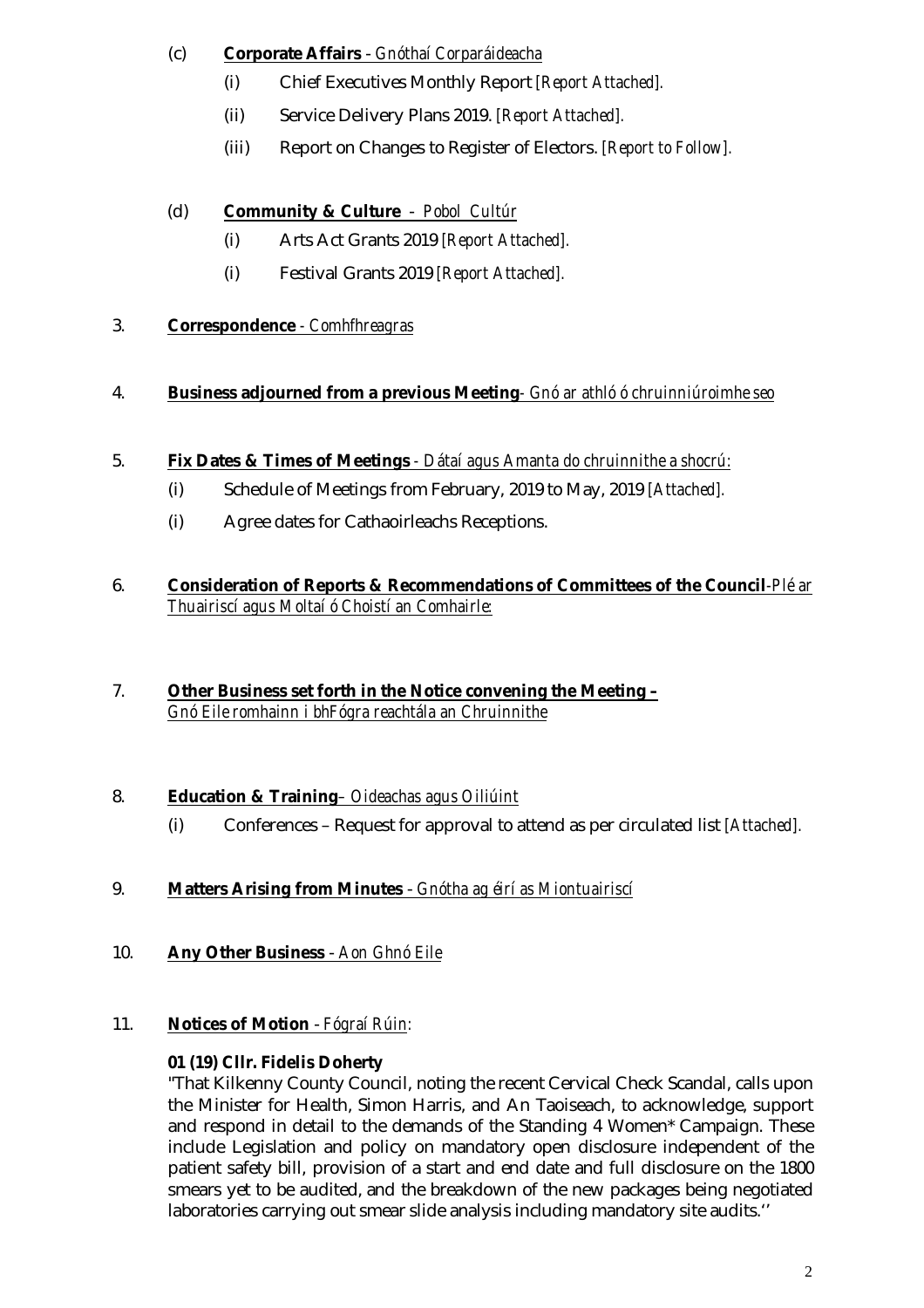#### **02 (19) Cllr. Breda Gardner**

"That Kilkenny Council noting the recent Cervical check Scandal, calls upon the Minister for Health and An Taoiseach to acknowledge, support and respond in detail to the demands of the standing4Women Campaign. These include:

Legislation and policy on mandatory open disclosure independent of the Patient Safety Bill. Provision of a start and end date and full disclosure on the 1800 smears yet to be audited and a breakdown of the new packages being negotiated with laboratories carrying out smear slide analysis including mandatory site audits."

#### **03 (19) Cllr. Melissa O'Neill**

"That Kilkenny County Council adopt a policy regarding all sporting funding from all LCDC Council fundings that are given to any sporting organisation to have disability inclusion programmes included as criteria for funding, so funds do not only benefit one club or sport but have a more integrated sports focus which takes into account the wider needs of the community with an emphasis on disability."

#### **04 (19) Cllr. John Brennan, Pat Dunphy, Pat Fitzpatrick, David Kennedy, Andrew McGuinness, Patrick McKee & Malcolm Noonan**

"That Kilkenny County Council should write to the Minister requesting that he support Brian Stanley's Private Members Bill on micro-electricity generation that is currently going through the Dáil."

#### **05 (19) Cllr. Michael McCarthy**

"That Kilkenny County Council alert the public, via the Council's website and in the press and local radio, to the need for adequate "Fire Brigade call out" insurance cover on their houses and business premises."

#### **06 (19) Cllr. Patrick McKee**

"Kilkenny County Council calls on the Minister for Health Simon Harris T.D, to introduce as soon as is possible "safe access zones" around healthcare facilities that are providing for the termination of pregnancies.

Kilkenny County Council believes that "safe access zones" are necessary to protect women against unnecessary distress and anxiety, and indeed harassment, intimidation and bullying when accessing what is a lawful medical service.

Kilkenny County Council acknowledges and respects the right of a citizen to engage in peaceful process, but believes that those engaging in anti-abortion protests in and around healthcare facilities are not engaged in legitimate public protest but rather they are targeting service users and healthcare professionals".

#### **07 (19) Cllr. Andrew McGuinness**

"That Kilkenny County Council present an overview of lands to be developed in the Western Environs, to the Elected Members and the affected local communities, outlining the roads infrastructure, sites for housing development, potential impact on existing housing estates and local communities and provide details of the resources to be provided."

#### **08 (19) Cllr. Fidelis Doherty**

''That Kilkenny County Council calls on all the State Bodies of Ireland to position a 'fada', where it should be, in any given word in Irish, in all communications, and relevant places when printing words in Irish''